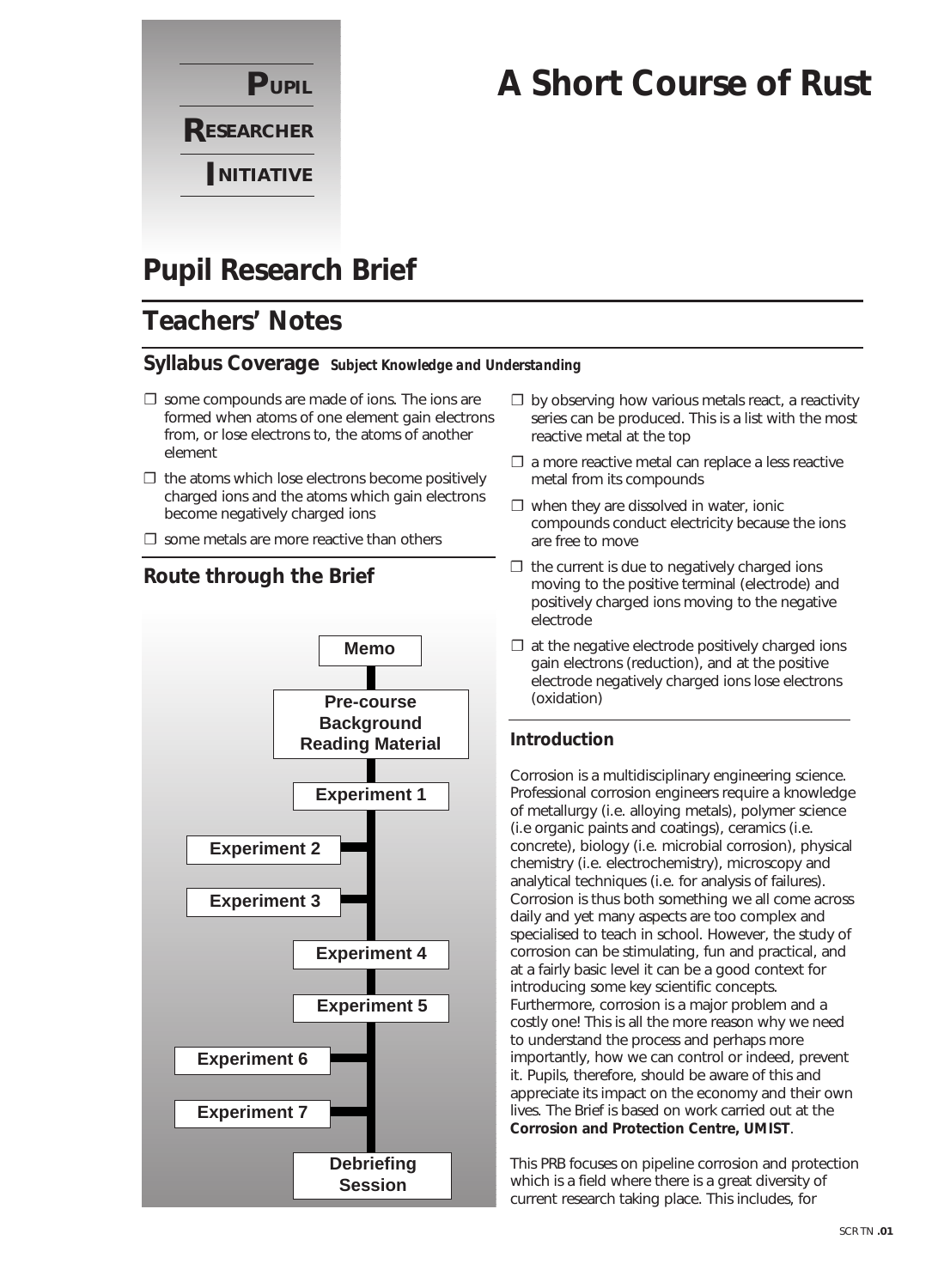example: research into the barrier properties and adhesive properties of organic tar epoxy and polythene tape coatings used to protect gas and oil pipelines; the use of voltage mapping techniques over the surface of buried pipelines under cathodic protection, to determine defects in pipe coatings; comparisons of the performance of zinc and aluminium sacrificial anodes used in buried land and offshore pipelines and structures; and the causes and effects of stray current corrosion arising from the stray currents produced, for example, by the Manchester Metrolink which interfere with the cathodic protection systems of nearby buried gas and water pipelines.

The PRB is designed to teach basic electrochemistry by experiment in the practical context of corrosion control. The background to the PRB lies in a common situation often encountered i.e training of overseas company personnel in aspects of corrosion relevant to their industry (in this case, the oil and gas industry). Companies frequently hire external experts for 'short course' training programmes. Hence the pupils are asked to imagine that they are members of the Short Courses Team at the Corrosion and Protection Centre, North Western University, who are asked to evaluate a training programme for Middle Eastern Oil Company engineers in Dubai on the corrosion and protection of buried pipelines. The Short Courses Organiser has asked the team to work through the activities themselves, checking experiments and questions and providing specimen results and worked answers. They are also required to consider the pre-course background reading material and suggest questions to accompany the reading. Also, additional practical exercises are included which are more advanced and would be suitable as optional extension work for higher-achieving pupils.

Clearly some of the experiments are demanding and more suitable for higher-achieving pupils. However, experiments such as 1, 3 and 4 along with key sections of the **Pre-course background reading** offer a less demanding route through the Brief.

### **Experimental and investigative skills**

- planning experimental procedures
- obtaining evidence
- analysing evidence and drawing conclusions
- evaluating evidence

### **Prior knowledge**

Pupils should be familiar with simple atomic theory, the formation of ions and a basic knowledge of ionic equations. They should also have a very basic knowledge of pH and pH indicators. A knowledge of the terms voltage, current, resistor, resistance, and conductivity and Ohm's law is required.

#### SCR TN **.02**

### **Running the Brief**

#### **Pupil grouping**

Pupils could work in a number of groupings during this Brief. Suggestions are:

| Initial briefing                                             | whole class: teacher-led<br>introduction                                                                                                                                                                                                                                              |
|--------------------------------------------------------------|---------------------------------------------------------------------------------------------------------------------------------------------------------------------------------------------------------------------------------------------------------------------------------------|
| Introductory<br>memo                                         | groups of 2-4                                                                                                                                                                                                                                                                         |
| Analysis of pre-<br>course background<br>reading material    | tackled by all pupils in<br>groups of 2-4                                                                                                                                                                                                                                             |
| Practical activities                                         | groups could tackle<br>Experiments 1, 4 and 5,<br>with 2 and 3 done by<br>higher-achieving pupils,<br>although, if time is<br>available groups could do<br>the first five experiments.<br>Otherwise groups could<br>tackle different<br>experiments and report<br>back to whole class |
| Analysing data,<br>providing specimen<br>results and answers | individuals, pairs or<br>teams                                                                                                                                                                                                                                                        |
| Communication                                                | individuals, if written<br>reports assessed,<br>otherwise pairs or groups                                                                                                                                                                                                             |
| Optional extension<br>Experiments 6 and 7                    | small groups of 2-4                                                                                                                                                                                                                                                                   |

### **Timing**

The PRB should take about 5 hours of teaching time if all activities are undertaken. The pre-course reading could be given as a homework exercise. Less time would be needed if different groups tackled different experiments and reported back in a plenary or poster session. Optional extension experiments may add 2 to 3 hours or more, particularly if used as a project.

#### **Activities**

Pupils should be issued with the **Study Guide**, which provides them with a summary of what they should produce as they work through the Brief. It can also be used as a checklist so that they can monitor their own progress.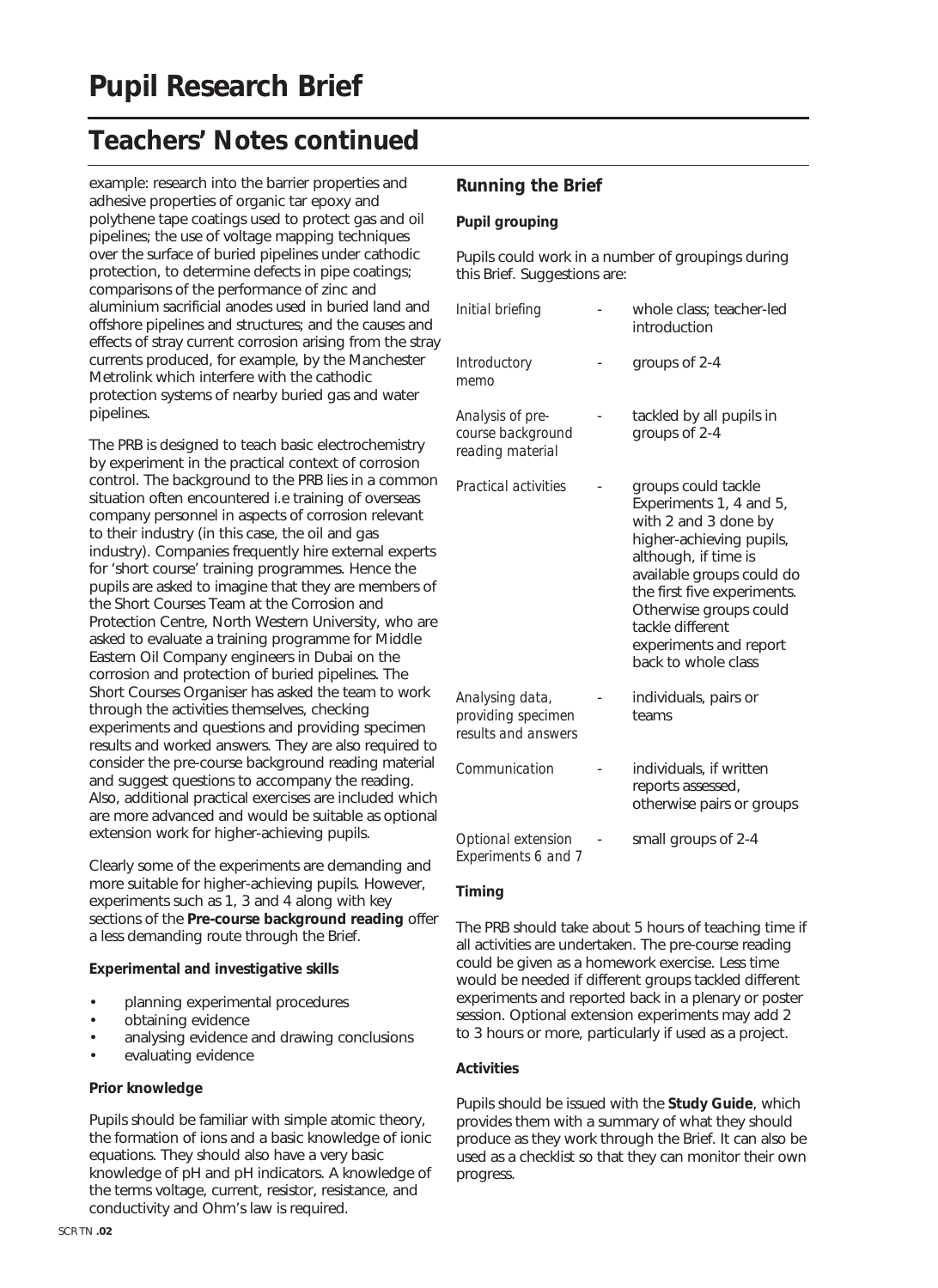The PRB is not a role play. Rather, pupils are presented with a realistic scenario in the form of a memo from the Short Courses Organiser (SCO) at a university Corrosion and Protection Centre. This is accompanied by draft teaching materials for a 4-day short course *for Middle Eastern Oil Company* engineers in Dubai. It includes pre-course background reading materials and a set of seven experiments. Pupils work as the Short Courses Team who will be teaching the course in Dubai. The SCO has outlined in her memo what she would like her team to do, i.e. carry out the experiments themselves to check they work well, that instructions are clear and key teaching/learning points are identified. They are also asked to provide *specimen results* and *worked answers* and any suggestions for improvements. They should keep their notes to use at a whole class de-briefing session or at an informal session with the SCO (the teacher).

It is worth spending a little time at the start to set the scene (see *Introduction* at the beginning of the teachers' notes). Then acting as the Short Courses Organiser give out the **Memo** and the **Draft Materials** for the course. It is suggested all pupils tackle Experiments 1, 4 and 5. Experiments 2 and 3 are more demanding and should be used at the teacher's discretion. Experiments 6 and 7 are more suitable for higher-achieving pupils, particularly for optional extension/project work or for teacher demonstration. These experiments demonstrate how pipelines are protected by cathodic protection (sacrificial anodes and impressed current protection) and how corrosion engineers actually monitor the corrosion/condition of buried pipes. Pupils should be given the appropriate sheets depending on which experiments they are to tackle.

The **Pre-Course Background Reading Material** is used to give the pupils some background theory on electrochemical cells and the corrosion process. It also explains how corrosion occurs on a single piece of steel with two reactions happening at the same time. Although not required by the syllabus, it does explain how an electrochemical cell can be set up within a single piece of steel without the need for two separate and distinct electrodes. (This phenomenon is illustrated in Experiment 2). However, with a bit of cutting and pasting this section could be removed so that pupils are not given the explanation for Experiment 2 in advance. A little information is also given on the costs of corrosion, (scaled up by a factor of 10 to estimated 1997 levels) produced by the last major survey reported by the Hoar Committee in 1971. We have also provided some background on corrosion protection methods and some interesting information on bacterial corrosion of underground pipelines in the absence of air (anaerobic corrosion), which causes at least 50% of the leakages from

buried pipes - not in the syllabus but fascinating nevertheless! Pupils could work in their groups of 2-4, interrogating the reading material, summarising the key learning points and suggesting some suitable questions for the "course participants". Some of the readings are extracts from the actual research papers. Pupils can next work through the **Practical Activities**, carrying out the experiments and activities outlined in the memo. The time available and the prior knowledge and abilities of the pupils will determine the selection of activities. Pupils should make notes on their work and be prepared to give a debriefing to the teacher (as SCO) and possibly the whole class.

### **Investigation details**

*Experiment 1.* Given that pupils are already likely to know that both oxygen and water are necessary for steel to rust, they are asked to design an investigation to demonstrate this. If they are familiar with the investigation you may decide to use this simply as reinforcement. You may also want the pupils to actually carry out the investigation.

*Experiment 2*. Although very simple to carry out, the explanation of the results will be difficult for some pupils. This could be an optional activity or a teacher demonstration.

In all cases corrosion is due to differential aeration cells.

The pH rises at the edge of the droplet due to the cathodic process of oxygen reduction and the formation of OH<sup>-</sup> (phenolphthalein turns pink). This occurs at the edge because air access is easy there:

$$
O_2 + 2H_2O + 4e^- \longrightarrow 4OH^-
$$

The anodic process of metal dissolution (i.e corrosion) occurs only at the centre of the droplet where air access is more difficult. The indicator turns blue at the droplet centre:

$$
Fe \longrightarrow Fe^{2+} + 2e^-
$$

Between the two regions a brown ring of iron hydroxide (FeO(OH) - rust) can sometimes be seen. This is due to reaction of  $Fe<sup>2+</sup>$  diffusing from the droplet centre with OH diffusing from the droplet edges (and further reaction with oxygen) to give:

$$
Fe2+ + 2OH^- \longrightarrow Fe(OH)2
$$
  

$$
2Fe(OH)2 + 1/2O2 \longrightarrow 2FeO(OH) + H2O
$$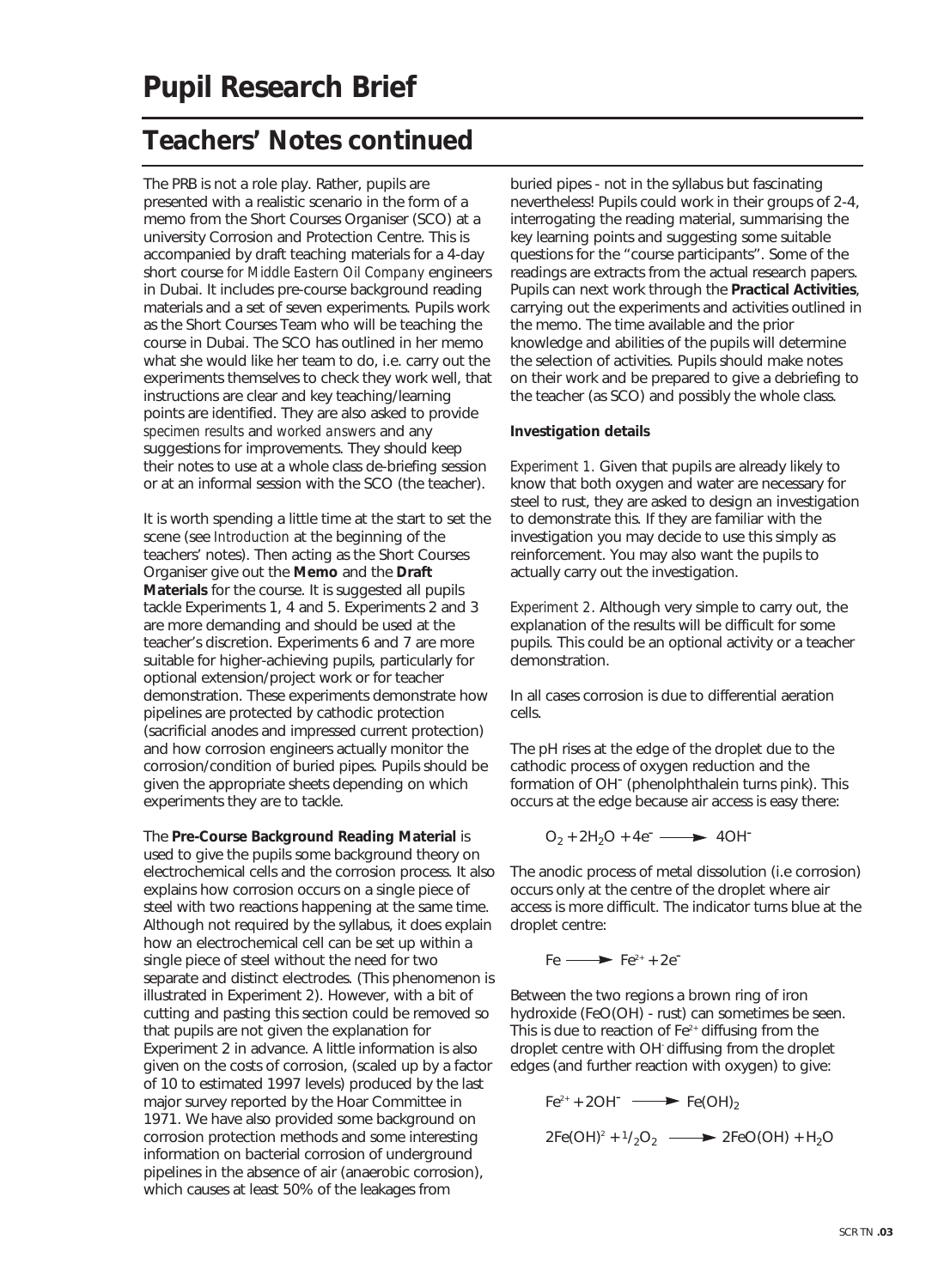*Experiment 3*. This is an interesting activity not usually found in school textbooks. It certainly illustrates how painting slows down corrosion but also how corrosion occurs in areas where paint coating is damaged.

Painting is the most common method of corrosion control. Generally, paints function not by keeping water or oxygen from the metal surface (most paints are, in fact, very permeable) but by interposing a path of high electrical resistance between the metal and the environment. Since corrosion cannot continue unless ions move, it slows down the corrosion rate.

The electrical resistance of a paint to the flow of current between the solution and the metal in contact with the solution can be determined by measuring the current flowing. Where there is a defect in the paint, the current will flow via this route. Hence, for the same total surface area, but different size defects, the current flowing at a fixed applied potential will be approximately proportional to the defect area. In practise, defects in paints are initially microscopic and subsequently grow; more sophisticated electrochemical techniques can follow these changes to assess paint performance.

The current increases in approximate proportion to the defect size. Problems may arise where the edges are not properly shielded by tape or where the connection is accidentally immersed. An additional source of uncertainty lies in the fact that it is difficult to define accurately the abraded defect area. Finally, the currents may be rather small in some cases so that inaccuracy of electrical measurement with small defect areas may be a problem. It may be useful to plot a composite set of results for all the class to show the trend more clearly.

*Experiment 4*. This is a standard experiment to illustrate the reactivity series of metals. If pupils are already familiar with this activity you may decide to use it simply as reinforcement.

This experiment demonstrates construction of the reactivity series for metals in two different solutions. It is likely that the measured voltages will not be stable with time. This is intrinsic to the experiment and voltages should always be measured after a period of immersion of at least 5 minutes. Excessive instabilities are usually caused by poor cleaning of the metal before immersion.

The absolute value of voltages will vary, so there is little point reproducing them here. The order of reactivity is generally:

copper < iron < zinc < magnesium

For more able pupils it might be useful to compare the values obtained with those predicted from standard reduction potentials:

| $Cu/Cu^{2+}$ | $E^{\circ} = +0.34$ V (hydrogen scale) |
|--------------|----------------------------------------|
| $Fe/Fe2+$    | $F^{\circ} = -0.45$ V                  |
| $Zn/Zn^{2+}$ | $F^{\circ} = -0.76$ V                  |
| $Mq/Mq^{2+}$ | $E^{\circ} = -2.34$ V                  |

The main reason why values predicted from the electrochemical series (theory) are different from those measured in practice (galvanic series) is, of course, that during corrosion the metal ion concentration is very far from the standard state of 1 Molar.

*Experiment 5*. This is an idea suggested by the Short Courses Organiser who wants the team to develop it. Pupils are therefore required to carry out an experiment to compare the effectiveness of zinc and magnesium as sacrificial anodes in the cathodic protection of steel. Solutions which simulate the electrical conductivity of soils are required (details given in Experiment 6) along with readily available materials and apparatus suggested in the experiment sheet.

Both zinc and magnesium are used commercially as sacrificial anodes. Magnesium will give a bigger voltage leading to higher current in soils of high electrical resistance. Zinc is used in soils of low resistance.

*Experiment 6*. This is a fairly advanced experiment, more suitable for extension/project work. One group could investigate electrolyte A and another electrolyte B. Alternatively, it could be done as a teacher demonstration.

The activity demonstrates how steel can be protected electrically underground; either by an active anode (e.g. zinc), or by another anode and an external voltage supply (e.g. steel anode and 1.5V battery). The method is generically known as "cathodic protection" (CP) because the protected structure is made the cathode during operation. CP can be applied using two approaches: *sacrificial protection*, commonly using zinc, aluminium or magnesium alloy anodes; or i*mpressed current protection* using special alloy anodes with very low corrosion rates (e.g. silicon iron, platinised titanium) and an external voltage supply.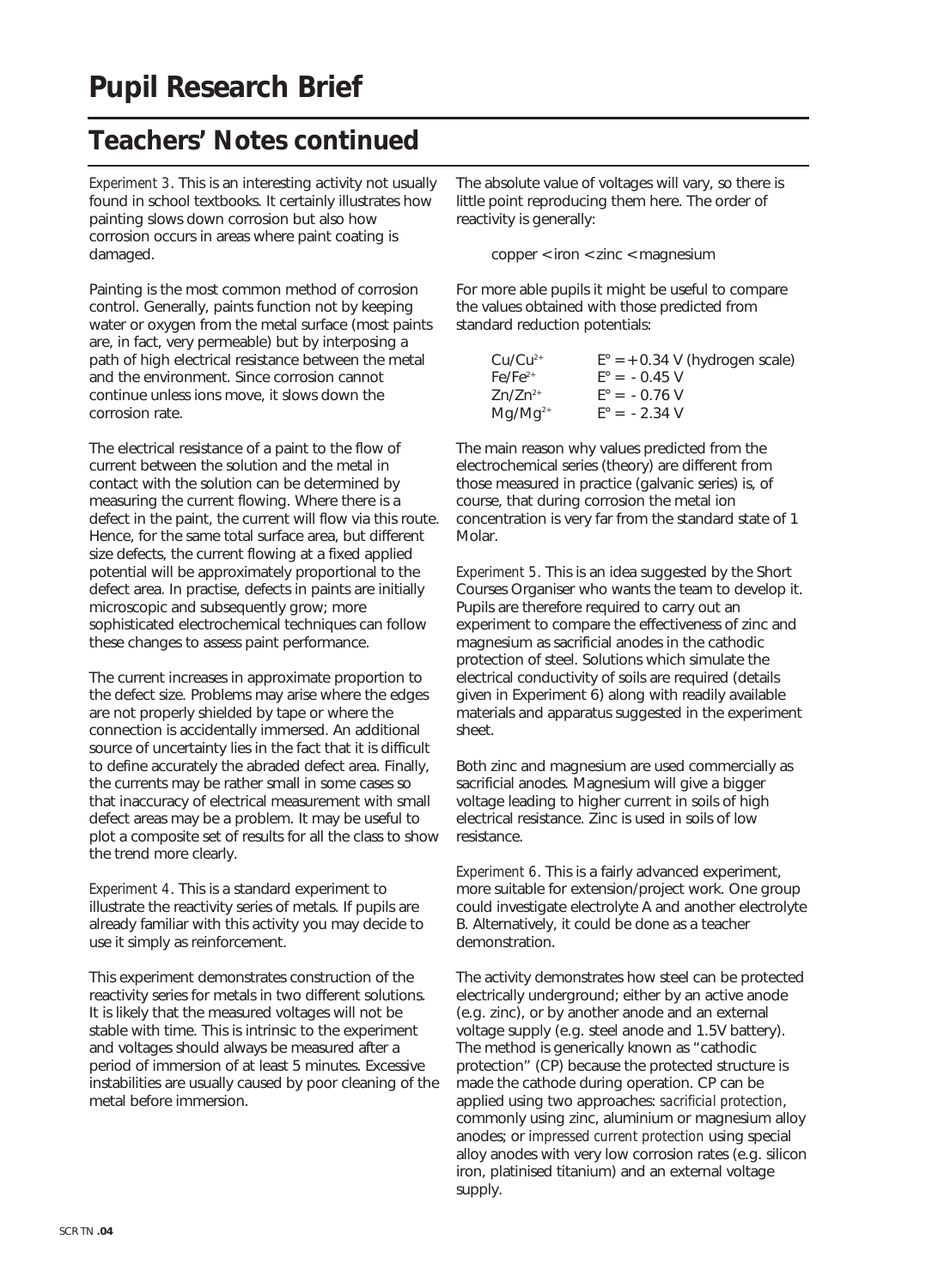The measurement uses a reference electrode to monitor the electrochemical potential of the protected steel and how this varies with distance from the anode and also with electrolyte conductivity. Details for making up a reference electrode, if necessary, are given as part of the experimental details.

The measured voltage (strictly potential) between the protected steel and the reference electrode should diminish in absolute value with increasing distance from the anode end. If the correct polarity is used then the steel will be negative with respect to the reference electrode, thus the electrochemical potential will increase (or become less negative) with increasing distance from the anode. This will be the other way round if the polarity of connections is reversed. The potential between the steel and the copper/copper sulphate reference electrode will typically be about -0.8V which will decrease to about -1.1V when connected to the anode (perhaps a bit more negative using the steel anode and 1.5V cell).

As the solution becomes less conductive, the measured potential change with distance will increase.

It is suggested that magnesium could be used as an anode instead of steel and a 1.5V battery. Pupils could compare and comment on their results from the zinc and magnesium anodes.

### *Answers to Questions*

1. Cathodic protection can be used to protect any metal in any environment provided the correct anode materials or impressed voltage is used. CP is used widely to protect buried structures and in all marine environments.

2. The method will absolutely not work without an electrolyte!

3. If the electrolyte conductivity is poor many anodes are needed, anodes need replacing and, if impressed current is used, there is a continuous consumption of electrical power.

4. The zinc anode will dissolve with time. Its weight could be measured to check this but make sure to remove all adherent corrosion product first.

5. Painting or coating the steel. Some might say galvanising, which is of course, a zinc coating.

6. There is indeed a current flowing, it could be calculated by measuring the voltage across the 1ohm resistor and using Ohm's law. The rate of corrosion of the zinc anode can be calculated from the current using Faraday's law.

7. Voltage (and therefore current) decreases as the distance from the anode increases. The effectiveness of the anode to protect the steel bar from corrosion decreases therefore with distance along the steel bar.

8. Anodes should be placed at regular intervals along the steel pipeline. The voltage should be monitored at intervals along the pipeline and where necessary anodes replaced.

*Experiment 7*. Like Experiment 6 this is also more suitable for extension/project work. It could be done as a teacher demonstration. The reference electrode is required. In industry, monitoring of buried pipelines is regularly carried out at ground level. Semiautomatic equipment has been developed to log the values of potential. However, the method is still dependent on people "walking the line" taking regular measurements, sometimes as frequently as every metre.

This experiment could be omitted as it is essentially an extension of Experiment 3. However, useful additional information is transferred, and also a decent longer-term test can be set up. The surface potential should be the most negative above the anode, an intermediate value above the defect and least negative above the intact paint.

Trial and error might be required in order to find the size of defect and depth of burial at which the method works.

Over the longer term, the zinc anode should lose significant mass. Thus, reweighing after the completion of the experiment should give the mass loss and hence corrosion rate. If this is done, it is important to remove all corrosion product, otherwise a false reading results.

Organic coatings, i.e. paints, are unable to withstand the alkali generated adjacent to bare metal defects (it acts as paint stripper!). Thus, after the long-term test, the paint may be blistered and poorly adherent close to the edge of the defect. If the sand near the defect is removed carefully, its pH can be checked, it will be alkaline.

### **Technical details**

Necessary experimental details, apparatus and equipment are given in the experimental sheets themselves. The following pointers are worth bearing in mind.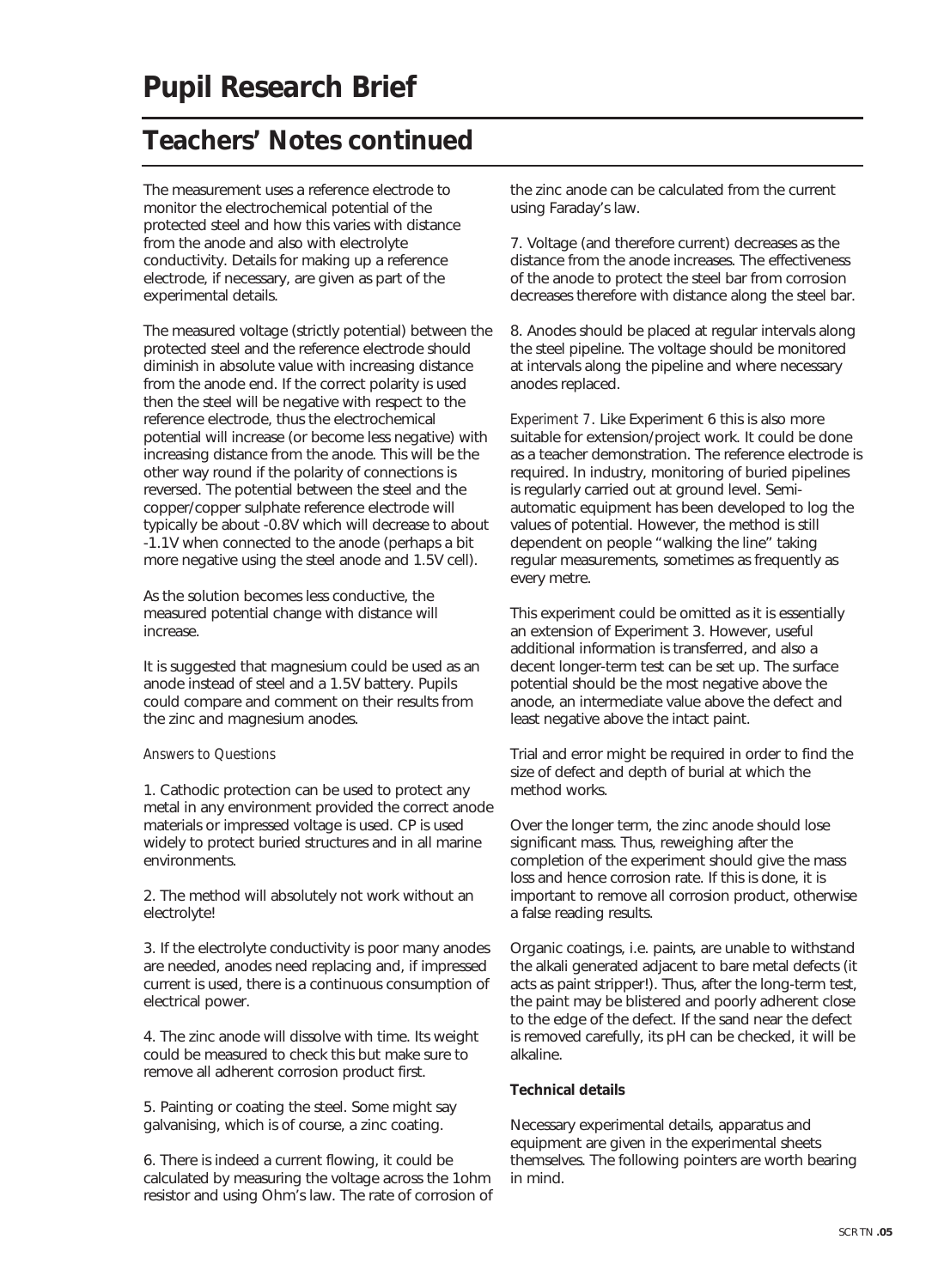For *Experiment 2*, cleanliness is very important. The metal strips must be degreased and free of any oxide (thoroughly abraded). Also, the droplet must not be too spread out - it should be quite convex. Size of droplet is not important - although if it is too small the changes will be hard to see. If these conditions hold the experiment works well.

For *Experiment 3,* thin pre-painted steel can be obtained from many places, e.g. DIY stores and Motor Shops.

For *Experiment 6*, although the reference electrodes are quite easy and cheap to make they are probably best prepared well in advance of the activity. Plastic tubes are better as they do not break. Any softwood can be used as a porous plug - better still if it can be machined or sanded to a point. It should be soaked for about 1 week in the sodium chloride solution. Alternatively, commercial silver/silver chloride electrodes can be used, although they can be quite expensive. Any flat, fairly shallow container is fine, e.g. photographic paper developing trays.

It is advised that *Experiment 7* be tested out first as the results are particularly dependent on the quality and conductivity of the builders sand and in some cases there might be insufficient surface variation in potential to measure.

One frequent reason for failure is that the sand is too dry. It should be kept significantly damp and not allowed to dry out. The damp conductivity of the sand may also be altered by washing in tap water (to reduce it) or 0.1M sodium chloride solution (to increase it). Backfill mixture is salt, fine sand, powdered graphite and water in the approximate proportions 2:2:2:1. This represents 'reality' where a more conductive and salty region is *deliberately* placed near the anode. It also seems to help the lab experiment.The experiment seems to work best if a large tank or tray is used, such as a fish tank.

### **Safety issues**

PLEASE NOTE: It is also important that you prepare your own risk assessments for the practical work in this Brief in the usual way.

### *Calcium Chloride* Irritant.

If swallowed wash mouth and give water to drink. Seek medical attention as soon as possible. If in eyes flood eye with flowing tap water for at least 10 minutes. Seek medical attention as soon as possible. If on skin flood area with water. Remove contaminated clothing.

Wear eye protection.

*Sulphuric Acid* (1M) Irritant.

If swallowed wash mouth and give water to drink. Do NOT make the person vomit. Seek medical attention as soon as possible. If in eyes flood eye with flowing tap water for at least 10 minutes. Seek medical attention.

If on skin flood area with water. Remove

contaminated clothing. If skin blistered or large area affected, seek medical attention.

Wear eye protection.

*Potassium Ferricyanide* Minimal hazard. If swallowed wash mouth and give water to drink. Seek medical attention. If in eye flood eye with flowing tap water for at least 10 minutes. Seek medical attention. If on skin flood area with water. Remove contaminated clothing.

Wear eye protection.

*Phenolphthalein solution* Minimal hazard. If swallowed wash mouth and give water to drink. Seek medical attention as soon as possible. If in eyes flood eye with flowing tap water for at least 10 minutes. Seek medical attention. If on skin flood area with water and wash with soap and water. Remove contaminated clothing.

Wear eye protection.

*Magnesium* (strip) Highly Flammable. If swallowed wash mouth and give water to drink. Seek medical attention especially if diarrhoea results.

*Copper Sulphate Solution* Poisonous.

If swallowed wash mouth and give water to drink. Seek medical attention.

If in eyes flood eye with flowing tap water for at least 10 minutes. Seek medical attention.

### **Assessment issues for** *Experimental and Investigative Science* **(National Curriculum for England and Wales)**

| P | Planning           | Obtaining evidence  |
|---|--------------------|---------------------|
| A | Analysing evidence | Evaluating evidence |

There are a number of possible investigations in this Brief. Each of the practical activities (Experiments 1 to 7) is fairly prescriptive. However, a number of investigative opportunities are suggested, often in the supplementary questions at the end of the instructions for carrying out the experiment (see Experiments 1, 5 and 7). Obviously where methods are set out for pupils to follow, **Skill Areas P** and **O**